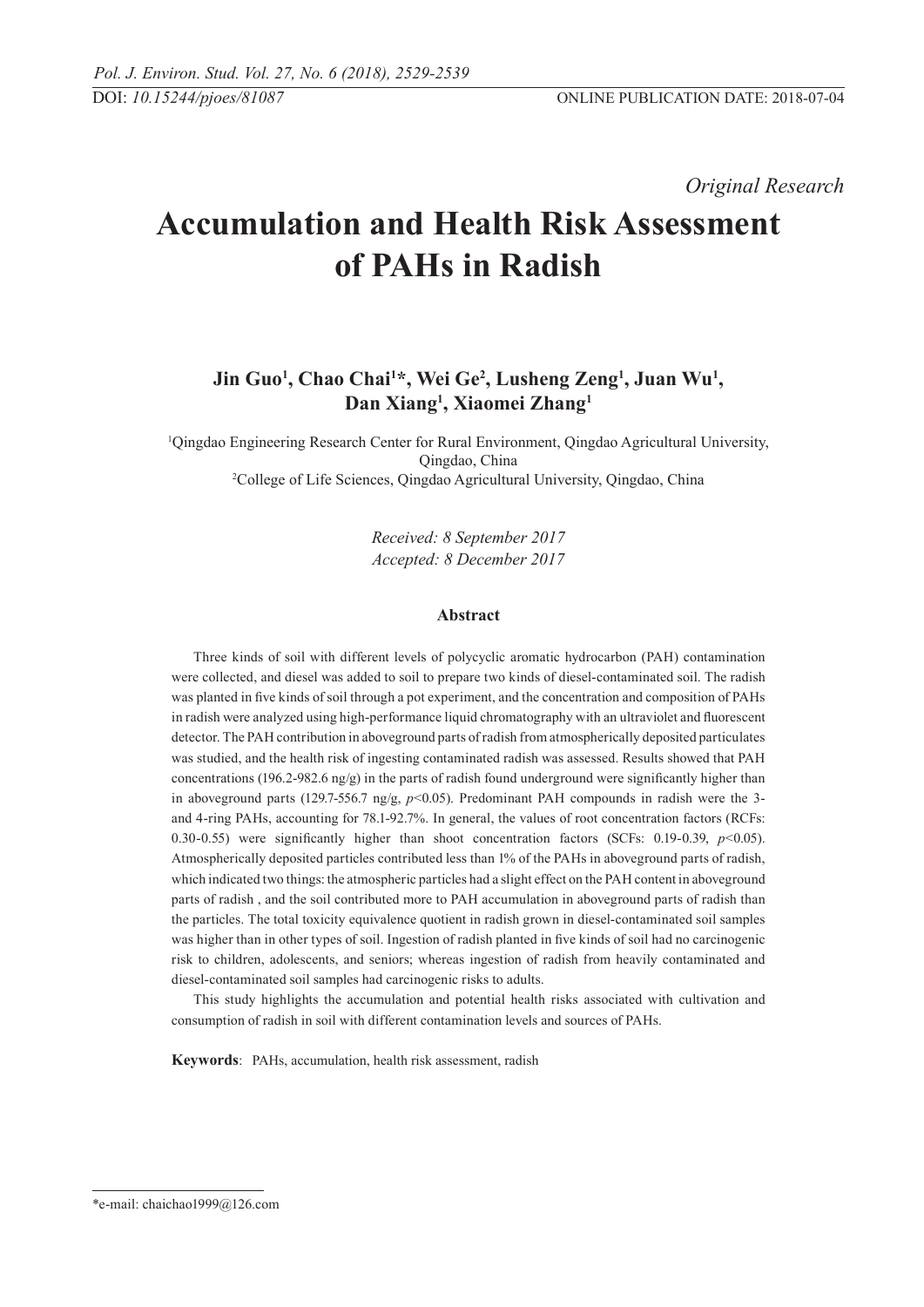#### **Introduction**

Polycyclic aromatic hydrocarbons (PAHs) are composed of two or more aromatic rings of carbon and hydrogen atoms and are considered a large class of ubiquitous persistent organic pollutants in the environment [1-3]. PAHs mainly come from burning coal and fossil fuel, industrial and vehicle emissions, petroleum spill petroleum chemical industry, coking, and smelting [4]. PAHs drew concern for their genotoxic and carcinogenic potential [5-7]. The U.S. Environmental Protection Agency (USEPA) has classified 16 priority PAHs, seven of which are potential carcinogens [8].

Many studies have shown that vegetables can accumulate PAHs from polluted environments, such as in contaminated soil, as reported by Zhang et al. [9]. The concentration of PAHs in lettuce, potato, and carrot increased with the rising concentrations in soils [10]. PAHs mainly accumulate in a pathway from the soil to the root and shoot of vegetables. Yang et al. [11] also suggested that phenanthrene accumulation in the shoot mainly comes from root transport. The main factors affecting PAH uptake by plants were the initial PAH concentration in soil, plant species, and soil microbial community. However, Wan et al. [12] showed that the concentration of PAHs in 77 kinds of vegetables and in soils are not significantly correlated. PAH concentration in plant aerial tissue is positively correlated with the concentration in air; PAHs in atmospheric vapor may be an important source of PAHs in five vegetable species [13]. PAHs in vegetables may be harmful to human health because the main route of human exposure to environmental pollutants is food consumption, which accounts for 90% of intake compared to inhalation and skin contact [14-16]. Therefore, studying PAH accumulation in vegetables is important.

Most studies previously conducted on plant PAH uptake and accumulation focused on leafy vegetables [17-

18]. Waqas et al. [19] reported that cabbages, followed by radishes in Mardan, had the highest concentration of PAHs. These results indicate that PAH accumulation amounts in root vegetables is higher than in leafy vegetables due to wastewater irrigation. A few studies have studied the effect of atmospherically deposited particulates on PAH accumulation in root vegetables; thus, more attention should be provided for this aspect. Although studies carried out so far on health risk assessment of PAHs in vegetables grown in agricultural soils contaminated by coal and wood combustion are many [20-21], few studies have investigated the health risk assessment of PAHs in edible vegetables grown in diesel-contaminated soils. Diesel is widely used as one of the most vital petroleum products and contains paraffins, olefins, naphthenes, PAHs, and other groups [22]. About 800 t petroleum are released annually into environments in the world, leading to the contamination of PAHs in soils [23]. Therefore, the health risk assessment of PAHs in vegetables grown in diesel-contaminated soils should be of concern.

Radish (*Raphanus sativus* L.) belongs to the family of *Brassicaceae* and presents high nutritional and pharmaceutical value. Many countries have cultivated varieties of radish, one of the most common vegetables; hence, radish was selected as the representative root vegetable for this study. This study aimed to investigate the concentration and profile of PAHs in radish planted in soil with different contamination levels and sources of PAHs and analyze the relationship among PAH concentrations of radish, soils, and atmospherically deposited particulates. A discussion of the contribution of PAHs to radish of atmospherically deposited particulates and an assessment of the health risk of PAHs follow. The results of the study may be very helpful in elucidating accumulation of PAHs in root vegetables and protecting residents from the potential health risks through vegetable ingestion caused by different PAH contamination sources – especially diesel contamination.



Fig. 1. Schematic map showing the soil sampling sites.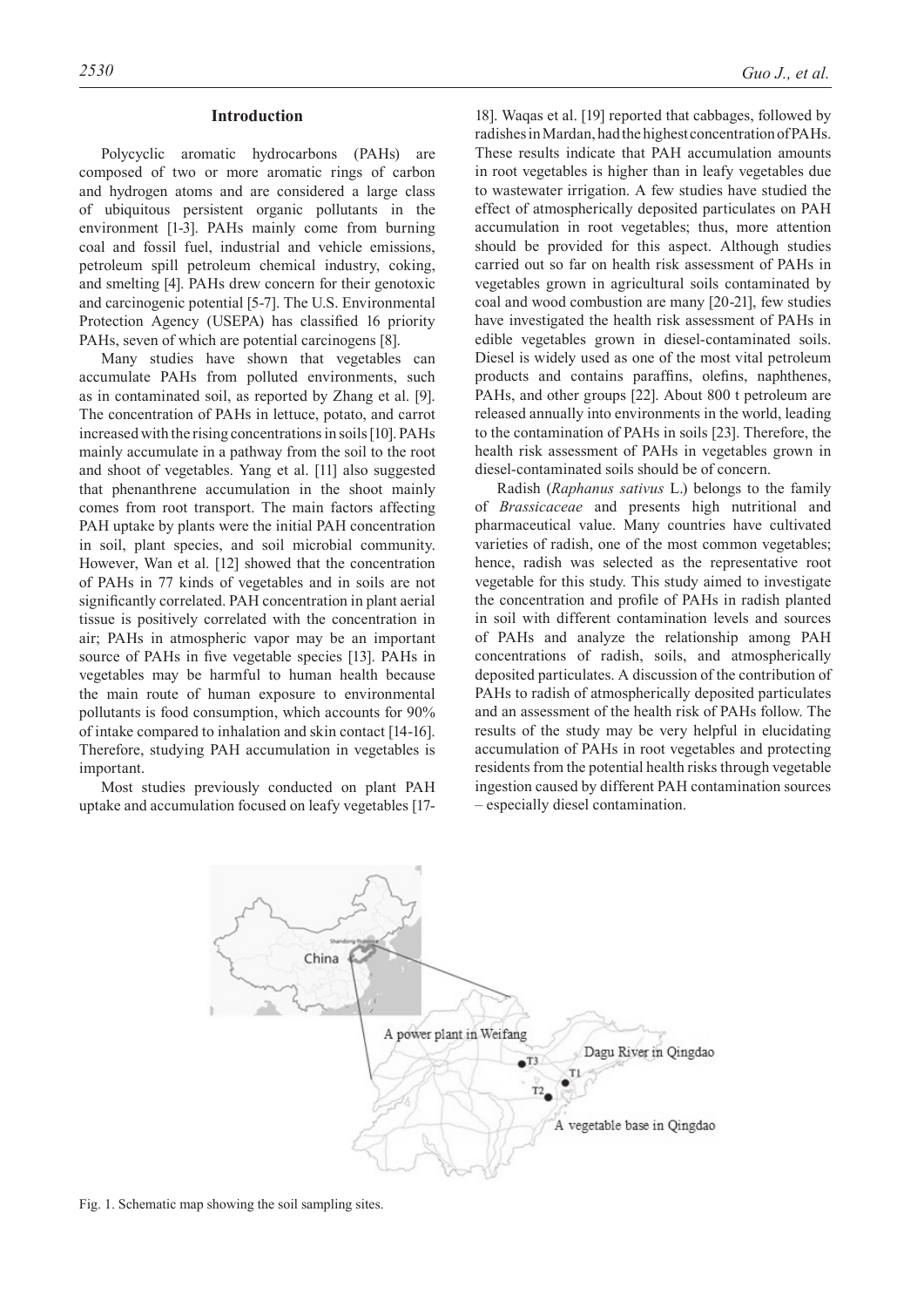#### **Materials and Methods**

# Collecting and Preparing Soils

The soils were collected in 2016 in Shandong Province from three sites, including along the Dagu River in Qingdao (T1, Fluvo-aquic soils), at a vegetable base in Qingdao (T2, Brown earths), and from an agricultural field near a power plant in Weifang (T3, Brown earths; Fig. 1.). The pH values of T1, T2, and T3 soils were 6.1, 5.8, and 6.0, respectively, and the concentrations of organic matter were 5.3, 15.7, and 16.9 g/kg, respectively. Varying amounts of diesel were added to soil T1 to prepare diesel-contaminated soils T4 and T5. The proportions of diesel in T4 and T5 soils were approximately 10 mL/kg and 15 mL/kg, respectively. Then, T4 and T5 soils were aged for eight weeks. Soils were air dried in the dark and then sieved through a 2 mm mesh for a pot experiment.

#### Design of Pot Experiment

Radish seeds were planted in T1-T5 soils. Each pot was filled with 3.5 kg of soil  $(2 \text{ mm})$ , and four replicates per treatment were prepared. Deionized water was used for irrigation throughout the entire process, which lasted 35 days. The atmospherically deposited particles were collected with silica gel placed at shoot height to analyze the PAH contribution of atmospherically deposited particles to shoot tissues [24]. The soils were covered with uncontaminated sand to prevent possible root contact with atmospheric deposition. After 35 days, the soil and plant samples were collected, freeze-dried, and ground to determine PAH concentrations.

#### PAH Extraction and Analysis

Two grams of soil and 10 mL dichloromethane (DCM) were placed in the centrifuge tube and sonicated for one hour. Then the mixture was centrifuged at 4,000 rpm for 10 minutes. The same extraction process was repeated. The extracts were combined and concentrated to 1 mL. The solvent underwent purification through silica gel column (the upper was 4 g anhydrous sodium sulfate, the lower was 4 g silica gel) with elution of hexane and DCM (11 mL, v:v, 1:1). The eluent was concentrated to near dryness and solvent-exchanged to 2.0 mL methanol for analysis. A wash with 10 mL of DCM in the glass centrifuge tube removed atmospherically deposited particles. This method was consistently used with soil.

Plant samples (2 g) were extracted through ultrasonication for 10 min with a solution of acetone and hexane (v:v, 1:1). The process was repeated thrice and centrifuged at 2,500 r/min for 5 min. The solvent was purified through acidic silica gel column (the upper was 4 g anhydrous sodium sulfate, the middle was 4 g sulfuric acid silica gel, the lower was 4 g silica gel) with 20 mL

of 1:1 (v/v) elution of hexane and DCM. The eluent was concentrated to near dryness and solvent-exchanged to 2.0 mL methanol for analysis.

PAHs were analyzed using high-performance liquid chromatography equipped with an ultraviolet and fluorescent detector (HPLC–UV–FLD, Shimadzu). An Inertsil ODS-P column (250 × 4.6 mm, 3.5 μm particle size, 1,000 nm pore size) was used to separate 16 PAHs. The mobile phase was methanol-water (80:20, v:v), and the flow rate was 1.0 mL/min. Column temperature was  $40^{\circ}$ C and the injection volume was 20  $\mu$ L.

A composite standard solution of 16 PAHs, including naphthalene (NAP), acenaphthene (ACE), acenaphthylene (ACY), fluorene (FLU), phenanthrene (PHE), anthracene (ANT), fluoranthene (FLA), pyrene (PYR), benz(a) anthracene (BaA), chrysene (CHR), benzo(b)fluoranthene (BbF), benzo(k)fluoranthene (BkF), benzo(a)pyrene (BaP), dibenzo(a,h)anthracene (DBA), indeno(1,2,3 cd)pyrene (IPY), and benzo(ghi)perylene (BPE) was purchased from AccuStandard Company (USA). All solvents were HPLC grade.

#### Quality Assurance and Control

Data quality was controlled by blank experiment and parallel sample analysis. No detectable amount of PAHs was found in the blank operation. The recovery of NAP was  $62\%$ , and the other PAHs were  $86\% \pm 15\%$ . Quantitative analysis was performed using a five-point calibration curve method. The correlation coefficients of each calibration curve were higher than 0.999. The standard mixture was analyzed for every 10 samples to determine instrument stability and confirm the calibration curve. The limits of detection were in the range of  $0.07$  ng/g to  $2$  ng/g.

#### Data Analysis

#### *Shoot and Root Transfer Factors*

The soil-to-plant transfer is one of the main ways in which pollutants enter the food chain. Root concentration factors (RCFs) and shoot concentration factors (SCFs) were calculated as follows:

$$
RCF = \frac{C_{underground}}{C_{soil}}
$$
 (1)

$$
SCF = \frac{C_{\text{aboveground}}}{C_{\text{soil}}}
$$
 (2)

...where  $C_{\text{underground}}$ ,  $C_{\text{aboveground}}$ , and  $C_{\text{soil}}$  represent PAH concentrations in the underground parts of radish, aboveground parts of radish, and soil based on dry weight, respectively [24].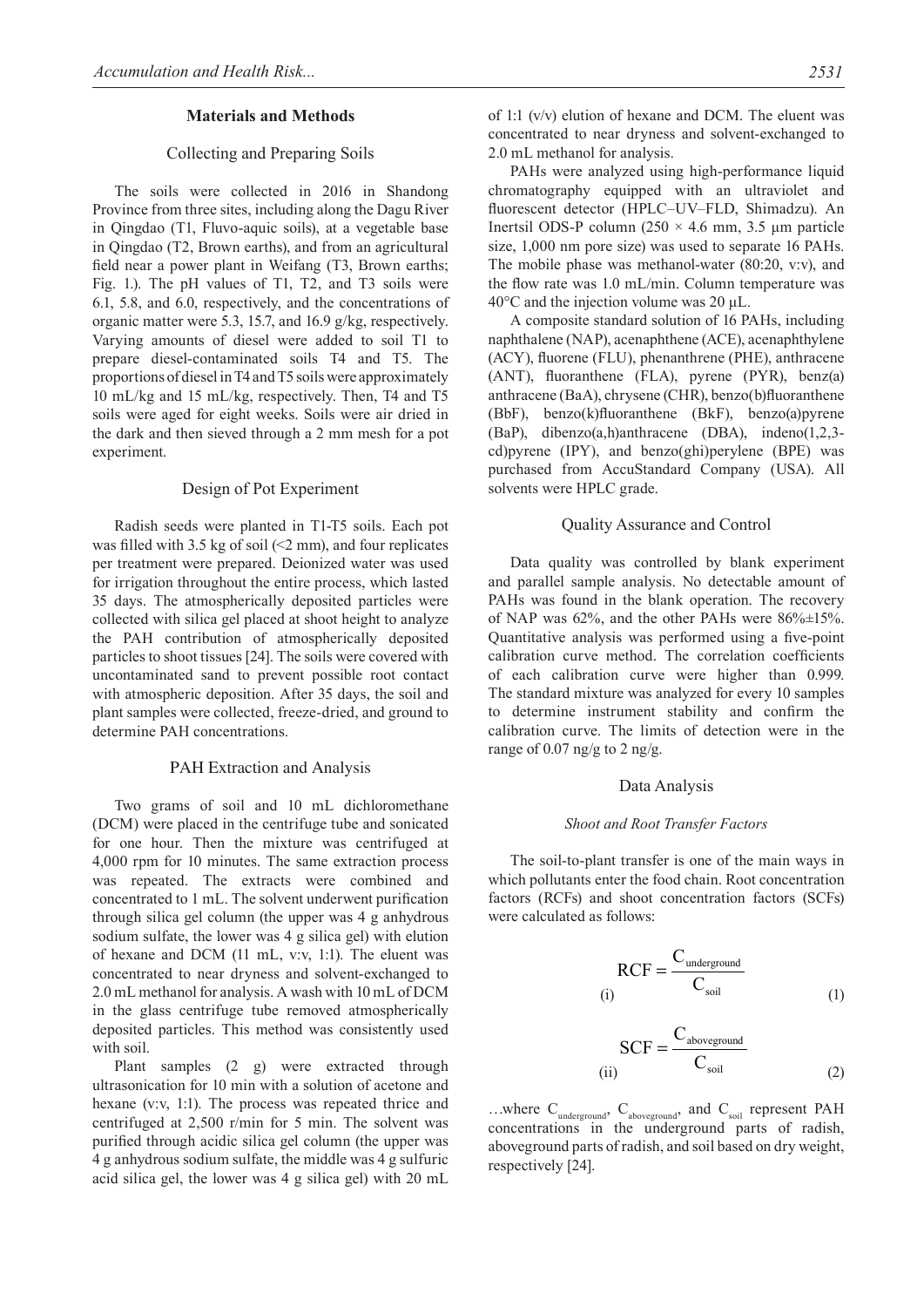# Contributions of PAHs in Atmospherically Deposited Particulates

The radish leaf surface area and mass of atmospherically deposited particulates were calculated by Fismes et al. [11]. The contribution of PAHs in aboveground parts of radish from atmospherically deposited particulates was calculated as follows:

$$
Dd = SA \times AdDd \tag{3}
$$

…where Dd is the daily dust deposition quality on aboveground parts of radish (mg), SA is the surface area of the radish leaf  $(m^2)$ , and AdDd is average daily dust deposition  $(mg/m<sup>2</sup>)$ .

$$
TAd = Dd3 + \frac{Dd5}{2} \times 35d \tag{4}
$$

…where TAd, Dd3, and Dd5 represent the total average dry dust deposition on aboveground parts of radish (mg) and daily dust deposition on aboveground parts of radish (mg) at 3 and 5 weeks, respectively.

$$
ATd - tPAHs = C - tPAHs \times TAd \times 10^{-6}
$$
 (5)

…where ATd − tPAHs is the average total deposition of the total PAHs (μg) on aboveground radish parts, and C − tPAHs represents the average total PAH concentrations in the dust  $(ng/g)$  [24].

$$
Contribution = \frac{ATd - tPAHs}{C_{\text{aboveground}} \times M_{\text{aboveground}}}
$$
\n(6)

...where M<sub>aboveground</sub> represents the mass of aboveground parts of radish based on dry weight.

#### Health Risk Assessment

Toxicity equivalence quotient  $(TEQ_{Bap})$  was shown as BaP equivalent concentrations and was calculated by multiplying the concentration of each PAH in the radish by its TEF based on the USEPA [25].

$$
TEQ_{Bap} = C_i \times TEF_i \tag{7}
$$

...where  $C_i$  is the concentration of individual PAH, and  $TEF_i$  is the corresponding toxicity equivalence factor.

The incremental lifetime cancer risk (ILCR) of the dietary exposure to PAHs was also calculated based on Equation 8 [26].

$$
ILCR = TEFRen \times Ef \times IR \times EF \times ED \times SF \times CF/(BW \times AT)
$$

$$
(8)
$$

...where  $E<sub>c</sub>$ , a conversion factor of 0.009, was the weight of fresh radish converted to dry weight; IRs (amount of radish ingested) of children, adolescents, adults, and seniors were 0.0043, 0.0072, 0.011, and 0.010 kg/d, respectively [27]; SF was the oral cancer slope factor, BaP (7.3 mg/kg/d) [28]; ED factors (duration of exposure) of children, adolescents, adults, and seniors were 7, 7, 43, and 10, respectively [26, 29]; BWs (average body weight) of children, adolescents, adults, and seniors, were 23.6, 48, 62, and 62 kg, respectively; AT or average time was 27,740 days [30]; EF or exposure frequency was 365 days/year; and CF is the conversion factor  $(10^{-6}$  mg/ng).

#### Data Analysis

The analysis was conducted through SPSS version 20.0 using ANOVA with the least significant difference method (at  $\alpha \leq 0.05$  level) to calculate the significant statistical difference in PAH concentrations. The correlation analysis was carried out using the Spearman correlation analysis.

#### **Result and Discussion**

# Concentration and Profile of PAHs in Soils

The concentrations and relative contributions of PAHs in soils are shown in Table 1. The total concentra-tions of the 16 PAHs ( $\Sigma$ <sub>16</sub>PAHs) ranged from 376.7-2,509.1 ng/g in soils.  $\Sigma_{16}$ PAHs in T3 soil was the highest, and  $\Sigma_{16}$ PAHs in the four other soils were below 1,000 ng/g. Relative to the standard of PAH concentration in soils [31], T1 soil was weakly contaminated (200-600 ng/g); T2, T4, and T5 soils were contaminated (600-1,000 ng/g); and T3 soil was heavily contaminated (>1,000 ng/g).

The profile of PAHs in the five soil samples was slightly different. In T1 soil, PYR, ACE, and ACY were the principal compounds. Chief compounds in T2 soil were ACY, FLA, and PYR. Meanwhile, PHE and FLU were predominant in T3 soil, and ACE, ACY, and ANT were predominant in T4 and T5 soils. Despite the difference in profiles, the contributions of 3- and 4-ring PAHs were relatively high in all soils. The contributions of 3-ring PAHs in T1, T3, T4, and T5 soil accounted for 42.7%, 75.2%, 47.6%, and 51.8% of the  $\Sigma_1$ . PAHs, respectively, whereas the contribution of 4-ring PAHs in T2 soils accounted for 46.3% of the  $\Sigma_{16}$ PAHs.

 $\Sigma_{16}$ PAHs in T2 and T4 soil were roughly similar, but the profiles of PAH in T2 and T4 soil were slightly different. The contribution of BkF, BaP, BPE, and IPY in T4 soil was higher than T2 soil, thereby suggesting that the contributions of 5- and 6-ring PAHs in T4 soil were higher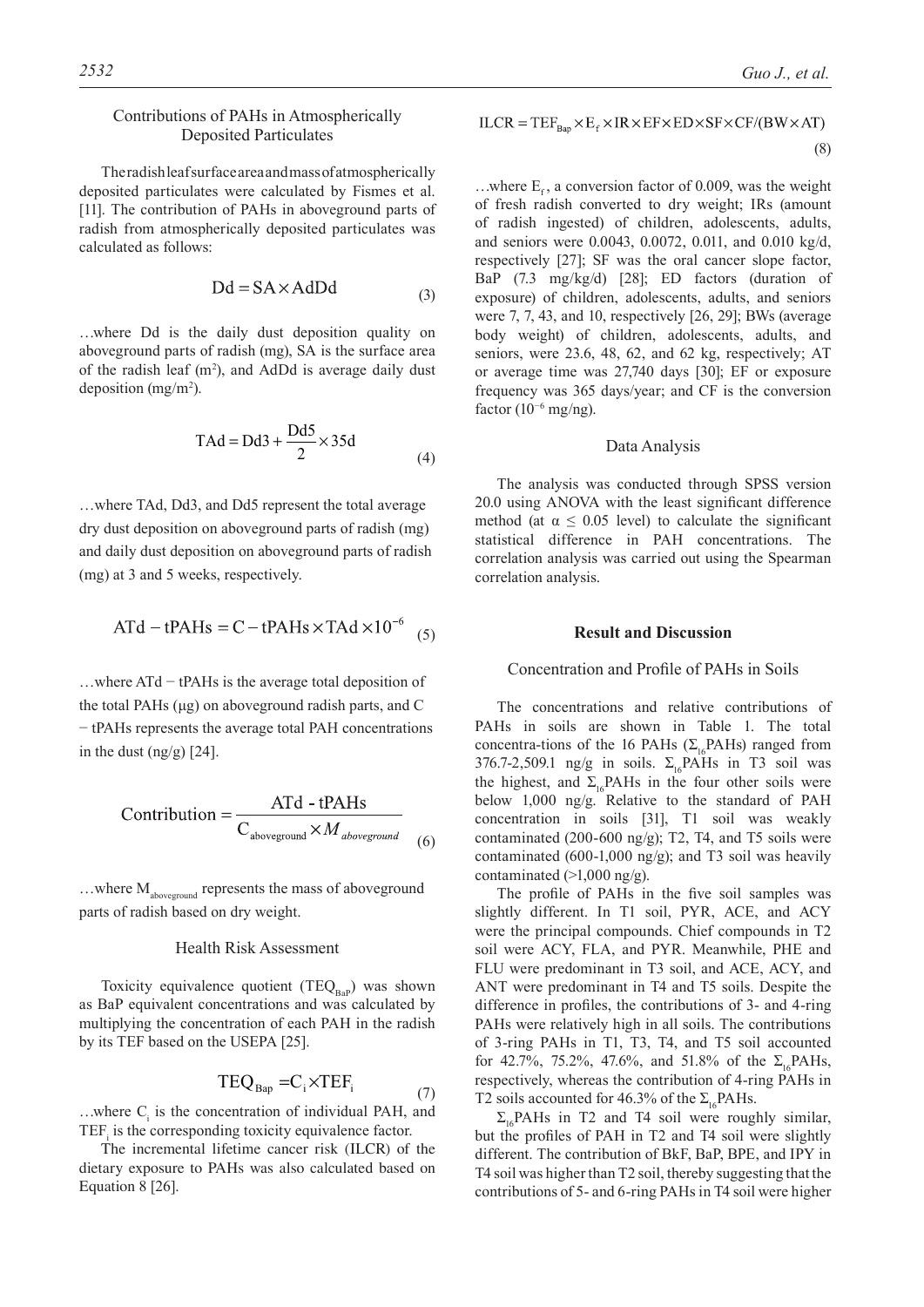than T2 soil. The PAH profiles in diesel-contaminated soils of T4 and T5 were similar. The contribution of BaP in T4 (8.8%) and T5 (8.7%) was higher than T1 (4.6%), T2 (2.0%), and T3 (1.4%) soil, thereby suggesting that the contribution of 5-ring PAHs in T4 and T5 soils was higher than T1, T2, and T3. Pan et al. [32] also reported that the concentration of CHR or BaP was high in dieselcontaminated soils.

The concentration of carcinogenic PAHs  $(\Sigma_{7}$ PAH, including BaA, CHR, BbF, BaP, BkF, DBA, and IPY) [33] ranged 107.1-315.4 ng/g, and  $\Sigma_7$ PAHs in dieselcontaminated soils of T4 and T5 were higher than those in other soils. In this study, diesel was added to T1 soil to prepare the diesel-contaminated soils of T4 and T5, and the contribution of carcinogenic PAHs in T4 (36.9%) and T5 (32.9%) soil were higher than T1 (28.4%) soil. Similar results were reported in previous studies. Qi et al. [34] reported that the concentrations of carcinogenic PAHs ranged 47,033.2-287,922.3 ng/g in petroleum-contaminated soils of Shengli Oil Field, and the contributions of carcinogenic PAHs in petroleumcontaminated soils (75.9-78.6%) were high.

#### PAH Concentrations in Radish

 $\Sigma_{16}$ PAHs in radish are shown in Fig. 2.  $\Sigma_{16}$ PAHs found in buried parts of radish planted in five soils ranged 196.2-982.6 ng/g, while those in parts aboveground ranged from 129.7-556.7 ng/g. Σ<sub>16</sub>PAHs in radish planted in T3 soil were the highest, whereas T1 soil had the lowest concentration. Plant uptake of PAHs was via fine roots [35], and there are a lot of fine roots in buried parts of radish.  $\Sigma_{16}$ PAHs in parts found underground were significantly higher than those in parts aboveground  $(p<0.05)$ . These results are consistent with those obtained from previous studies [36-37].

 $\Sigma_{16}$ PAHs in radish had a significantly positive correlation with those in soil  $(p<0.01)$ . The correlation coefficients between the two parts of the radish and the soil were 0.976 and 0.956, respectively. The correlation coefficient between the parts of radish found aboveground and underground was 0.956. These results are consistent with those obtained from previous studies. The uptake and



Fig. 2.  $\Sigma_{16}$ PAHs in radish planted in different soils (letters indicate significant differences between the different groups (*p*<0.05), and the same letters show the insignificant difference).

accumulation of PHE, PLA, and BaP by pakchoi cabbage was reported, and the concentrations in roots or shoots increased as PAH concentrations in soil increased [38].  $\Sigma_{16}$ PAHs in four kinds of leafy vegetables were positively correlated with PAH concentrations in soil [39]. Shen et al. [40] reported that  $\Sigma_{16}$ PAHs in plants are positively correlated with soil and air concentrations and posited that  $\Sigma_{16}$ PAHs in the air of the sampling area were higher  $(4.050.0 \text{ ng/g})$  than in the soil  $(724.0 \text{ ng/g})$ . However, Zhang et al. [41] found that  $\Sigma_{16}$ PAHs in lettuce, cucumber, cabbage, and other vegetables were not correlated to those in the soil possibly due to the low PAH concentration in soil (233.0 ng/g). The contamination level of PAHs in soils may affect the relationship of PAH concentrations in vegetables and soils.

Compared with  $\Sigma_{16}$ PAHs in soils in Table 1,  $\Sigma_{16}$ PAHs in radish were significantly lower than those in the soil (p<0.01). Khana et al. reported that low molecular weight PAH (LMW-PAHs) concentrations in the roots and leaves of lettuce was two to three times and four to five times lower than those in soils, respectively [24]. Meanwhile, high molecular weight PAH (HMW-PAHs) concentrations in roots and leaves were two to three times and 10 to 16 times lower than those in soils.

#### Profile of PAHs in Radish

The relative contributions of 3- and 4-ring PAHs were high in radish planted in five soils (Fig. 3) with underground portions contributing 81.0-92.7% and parts aboveground contributing 78.1-91.1%. The contribution of 4-ring PAHs was high in radish planted in T2 soil, and the contribution of 3-ring PAHs was high in radish planted in T1, T3, T4, and T5 soils; whereas the contributions of 5- and 6-ring PAHs were relatively low at 3-19%. Previous studies found that the contributions of 2- and 3-ring PAHs in the roots and leaves of winter wheat on oily sludge-amended soil were 57.8% and 53.5%, respectively [42]. In addition, the contributions of 3- and 4-ring PAHs in pine needles ranged from 65-95% [43]. Gao et al. [44] also reported that the contributions of 3-ring PAHs in carrots, spinach, and eggplant were 65.9%, 66.2%, and 64.5%, respectively. Therefore, 2–4-ring PAHs are dominant in vegetables and other plants.

Because of the high contribution of BaP in dieselcontaminated soils of T4 and T5, the contributions of BaP in radish planted in diesel-contaminated soils of T4 and T5 is high. PAH profiles of T2 and T4 soils were slightly different, and the contributions of 5- and 6-ring PAHs in radish planted in T4 soil were higher than T2 soil. Therefore, the contributions of PAHs in radish were similar to those in soil.

 A significant positive correlation exists between 2-, 3-, and 4-ring PAHs in radish and those in soils (r>0.940, p  $< 0.05$ ), whereas no significant correlation exists between 5-and 6-ring PAHs in radish and those in soils (p>0.05). Zhang et al. [45] found that PAHs in soils affected PAHs in vegetables, and a highly similar distribution of PAHs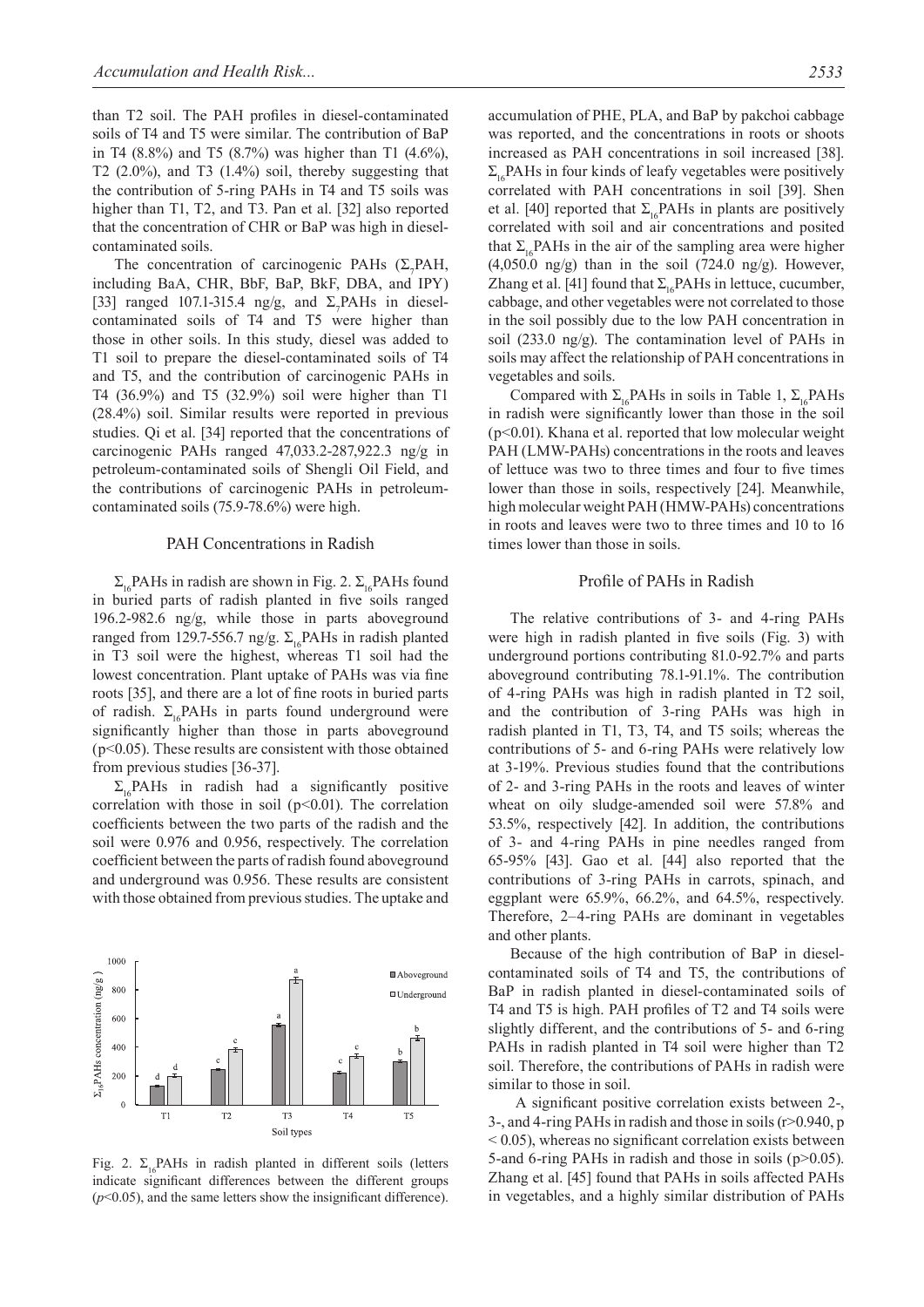| PAHs                        | T <sub>1</sub>     |                   | T <sub>2</sub>     |                   | T <sub>3</sub>     |                   | <b>T4</b>          |                   | T <sub>5</sub>     |                   |
|-----------------------------|--------------------|-------------------|--------------------|-------------------|--------------------|-------------------|--------------------|-------------------|--------------------|-------------------|
|                             | Concen-<br>tration | Contribu-<br>tion | Concen-<br>tration | Contribu-<br>tion | Concen-<br>tration | Contribu-<br>tion | Concen-<br>tration | Contribu-<br>tion | Concen-<br>tration | Contribu-<br>tion |
| <b>NAP</b>                  | 1.9                | 0.5               | 26.9               | $3.8\,$           | 32.9               | 1.3               | $10.2\,$           | $1.4\,$           | 15.8               | 1.6               |
| ACY                         | 39.0               | 10.4              | 190.9              | 26.6              | 54.3               | 2.2               | 100.7              | 14.2              | 159.8              | 16.7              |
| $\mathbf{ACE}$              | 40.8               | 10.8              | 30.4               | 4.2               | 305.5              | 12.2              | 81.8               | 11.5              | 115.3              | 12.0              |
| <b>FLU</b>                  | 27.5               | 7.3               | 52.1               | 7.3               | 371.5              | 14.8              | 34.5               | 4.9               | 68.6               | $7.2\,$           |
| $\ensuremath{\mathsf{PHE}}$ | 26.5               | $7.0\,$           | 19.8               | $2.8\,$           | 847.9              | 33.8              | 27.2               | $3.8\,$           | 42.5               | 4.4               |
| <b>ANT</b>                  | 27.1               | $7.2\,$           | 4.4                | 0.6               | 306.6              | 12.2              | 93.4               | 13.2              | 110.9              | 11.6              |
| ${\rm FLA}$                 | 33.5               | 8.9               | 119.4              | 16.7              | 144.9              | 5.8               | 27.5               | 3.9               | 46.1               | 4.8               |
| <b>PYR</b>                  | 48.5               | 12.9              | 103.9              | 14.5              | 255.3              | 10.2              | 50.8               | 7.2               | 53.1               | 5.5               |
| BaA                         | 2.5                | 0.7               | 60.3               | 8.4               | 37.7               | $1.5\,$           | 53.7               | 7.6               | 59.0               | 6.2               |
| ${\rm CHR}$                 | 22.8               | 6.1               | 47.9               | 6.7               | 32.7               | 1.3               | 47.6               | 6.7               | 51.4               | 5.4               |
| <b>BbF</b>                  | 26.7               | 7.1               | 29.7               | 4.1               | 37.7               | 1.5               | 41.4               | 5.8               | 38.3               | 4.0               |
| <b>BkF</b>                  | $10.0\,$           | 2.7               | 4.5                | 0.6               | 18.6               | $0.7\,$           | 22.6               | 3.2               | 40.5               | $4.2\,$           |
| BaP                         | 17.3               | 4.6               | 14.4               | $2.0\,$           | 35.6               | 1.4               | 62.7               | 8.8               | 83.4               | 8.7               |
| <b>DBA</b>                  | 3.7                | 1.0               | 0.9                | 0.1               | $0.8\,$            | $0.0\,$           | 2.6                | 0.4               | 4.3                | 0.4               |
| <b>BPE</b>                  | 24.8               | 6.6               | 6.3                | 0.9               | 17.4               | 0.7               | 21.7               | 3.1               | 31.3               | 3.3               |
| <b>IPY</b>                  | 24.1               | 6.4               | $4.8\,$            | 0.7               | 9.7                | 0.4               | 31.1               | 4.4               | 38.5               | 4.0               |
| 2-ring<br>PAHs              | 1.9                | 0.5               | 26.9               | $3.8\,$           | 32.9               | 1.3               | 10.2               | 1.4               | 15.8               | 1.6               |
| 3-ring<br>PAHs              | 160.9              | 42.7              | 297.4              | 41.5              | 1,885.7            | 75.2              | 337.6              | 47.6              | 497.1              | 51.8              |
| 4-ring<br>PAHs              | 107.3              | 28.5              | 331.5              | 46.3              | 470.7              | 18.8              | 179.6              | 25.3              | 209.7              | 21.9              |
| 5-ring<br>PAHs              | 57.6               | 15.3              | 49.5               | 6.9               | 92.8               | 3.7               | 129.3              | 18.2              | 166.6              | 17.4              |
| 6-ring<br>PAHs              | 48.9               | 13.0              | 11.2               | 1.6               | 27.2               | 1.1               | 52.8               | 7.4               | 69.8               | 7.3               |
| $\Sigma_{\gamma}$ PAH       | 107.1              | 28.4              | 162.5              | 22.6              | 172.8              | 6.8               | 261.7              | 36.9              | 315.4              | 32.9              |
| $\Sigma_{16}$ PAH           | 376.7              | $100.0\,$         | 716.6              | 100.0             | 2,509.1            | 100.0             | 709.5              | 100.0             | 958.8              | 100.0             |

Table 1. PAH concentrations (ng/g) and relative contributions of individual PAH compounds or of PAHs with different numbers of rings to total PAHs (%).

in vegetables and soils was observed. The significant contributions of 3- and 4-ring PAHs in five soils in this study led to a large proportion of 3- and 4-ring PAHs in radish. LMW-PAHs more easily accumulate due to their considerable vapor pressure, water solubility, and bioavailability [46-48]. PAH accumulation was reduced with the increase of the number of benzene rings in molecular PAHs [49]. Physicochemical properties of the soil are factors affecting PAH profiles in vegetables. Zhang et al. [50] found that the high concentration of 3-ring PAHs in vegetables was related to their responsive interaction with fulvic acid, the high concentration of 3-ring PAHs in soil, and high bio-accessibility.

The average proportion of carcinogenic PAHs in radish ranged 15.6-30.7%. The average proportion of carcinogenic PAHs in radish planted in T4 soil (30.7%) and T5 soil (26.6%) was higher than in radish planted in T1, T2, and T3 soils due to the higher proportion of carcinogenic PAHs in T4 and T5 soils (Table 1). Khillare et al. [51] reported that carcinogenic PAHs accounted for 8% and 11% of total PAHs in spinach and radish planted in the soils around thermal power plants, respectively. Wang et al. [52] found that the proportions of carcinogenic PAHs were 13.9% and 7.5% in Chinese cabbage and Indian lettuce planted in the agricultural soils, respectively. Therefore, the proportion of carcinogenic PAHs in vegetables grown in diesel-contaminated soil is higher than that in other soils due to the higher proportion of carcinogenic PAHs in diesel-contaminated soil.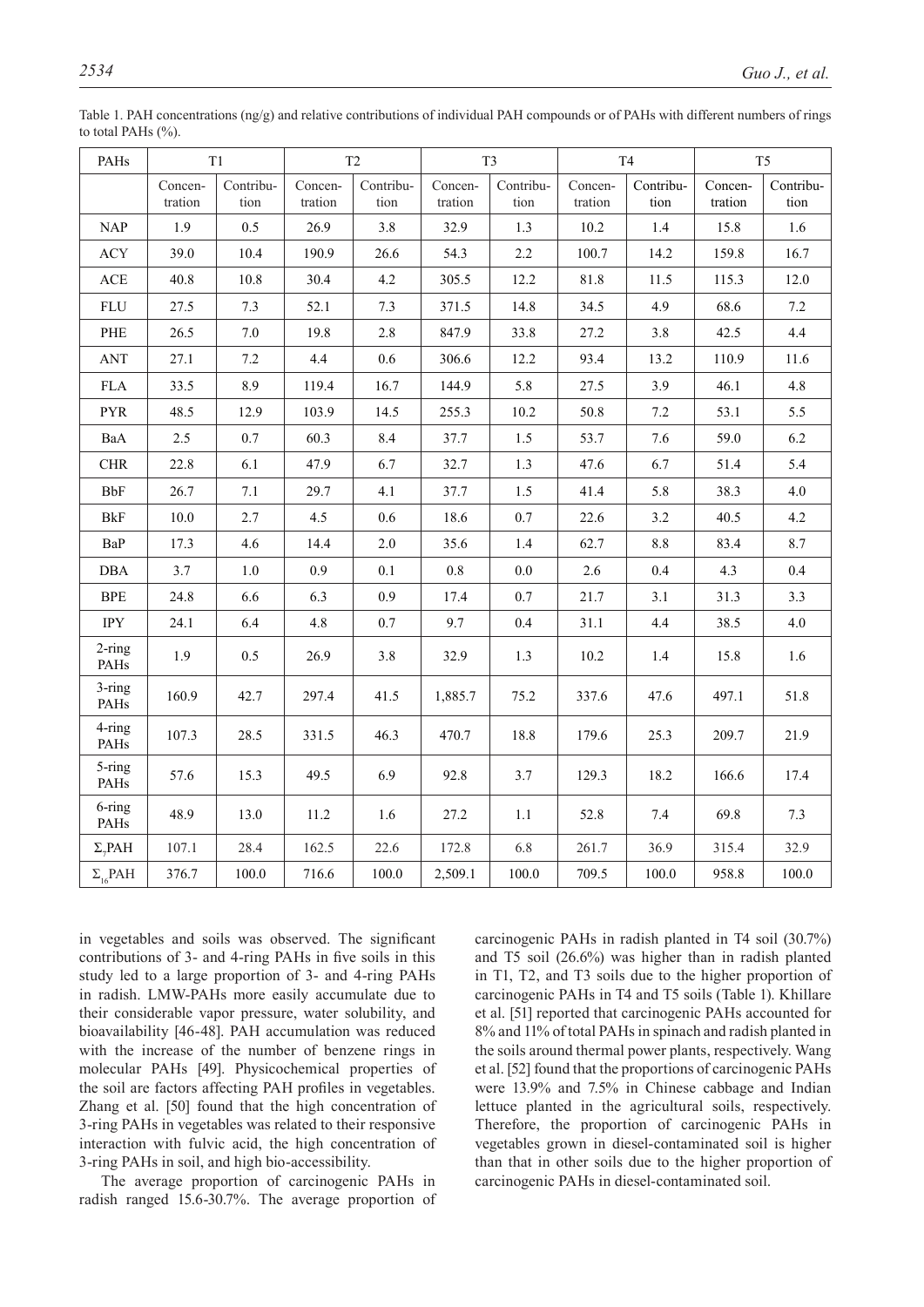

Fig. 3. Relative contributions of PAHs in radish (%): a) underground and b) aboveground.

# Contribution of PAHs in Atmospherically Deposited Particulates

 $\Sigma$ . PAHs in atmospherically deposited particles were 1,269.3 ng/g. The concentration of 4-ring PAHs was 467.6 ng/g, followed by 5- and 6-ring PAHs with concentrations of 331.6 ng/g and 279.9 ng/g, respectively (Fig. 4.). HMW-PAHs accounted for nearly 80% of total 16 PAHs in atmospherically deposited particles. Similar results have been reported in previous studies. Duan et al. [53] found that the proportion of 4-ring PAHs in the atmospheric particles of Beijing was the largest (48.7%), followed by 5-ring PAHs (32.5%) and 6-ring PAHs (14.9%). The PAHs in the atmospheric particles in spring, autumn, and winter of Huainan City were mainly 4–6-ring PAHs, accounting for 81.6%, 84.4%, and 85.6% of total PAHs, respectively [54]. Atmospheric LMW-PAHs are mainly concentrated in the gas phase, while HMW-PAHs are concentrated in the particulate phase [55-58].

Total PAH deposition amounts in the five soils were, respectively, 0.0015, 0.0005, 0.0003, 0.0014, and 0.0012 μg. The proportions of PAHs from deposited particulates to total PAHs in aboveground parts of radish planted in T1-T5 soils were 0.71%, 0.46%, 0.28%, 0.29%, and 0.13%, respectively, thereby suggesting that the atmospheric



Fig. 4. Concentrations and percentages of PAHs in atmospherically deposited particulates.

particles had a slight effect on the concentrations of PAHs in aboveground parts of radish. Fismes et al. and Khan et al. [10, 24] also showed that the PAH contribution of atmospheric particles for lettuce, which was found to be less than 1.2%, was negligible.

Many studies have reported that PAHs in soils play an important role in PAHs in plants. PAH accumulation in vegetables increases with PAH concentrations in soil [38], suggesting that uptake of PAHs through roots is the main pathway by which PAHs can enter plants from the soil [59-60]. However, Wang [61] reported that atmospheric absorption pathway was the main way for PAHs into the vegetables. Xiong et al. [62] showed that PAH contributions from air transferred into the cabbages was higher than that of PAHs from soil near a coking production base. The composition of PAHs in plant tissues was similar to that of air in an industrial area, indicating that a gaseous path considerably contributes to PAH accumulation [13]. The relative level of PAHs in the soil and atmosphere may account for this difference. The present study was carried out in Qingdao in spring. PAH concentration in the atmosphere surrounding Qingdao during spring and summer was lower than in other seasons, and the concentration of BaP in the atmosphere was lower than that of China's national standard, thereby explaining the low concentration of PAHs in the atmosphere [63]. By comparison, soils in this study were PAH-contaminated soil, with T3 soil being heavily contaminated. This condition may explain the slight effect of atmospheric particles on PAHs in radish.

#### Transfer Factors of PAHs in Radish

The transfer factors of PAHs in radish planted in different soils are presented in Table 2. The values of RCFs (0.30-0.55) were significantly higher than those of SCFs (0.19-0.39,  $p < 0.05$ ). PAH transport from the roots to the stems and leaves is difficult because PAHs cannot reach the root epidermis inside the xylem [64]. For parts of the radish found underground, the RCF of ANT and FLA was high (0.61), while the RCF value of BPE was low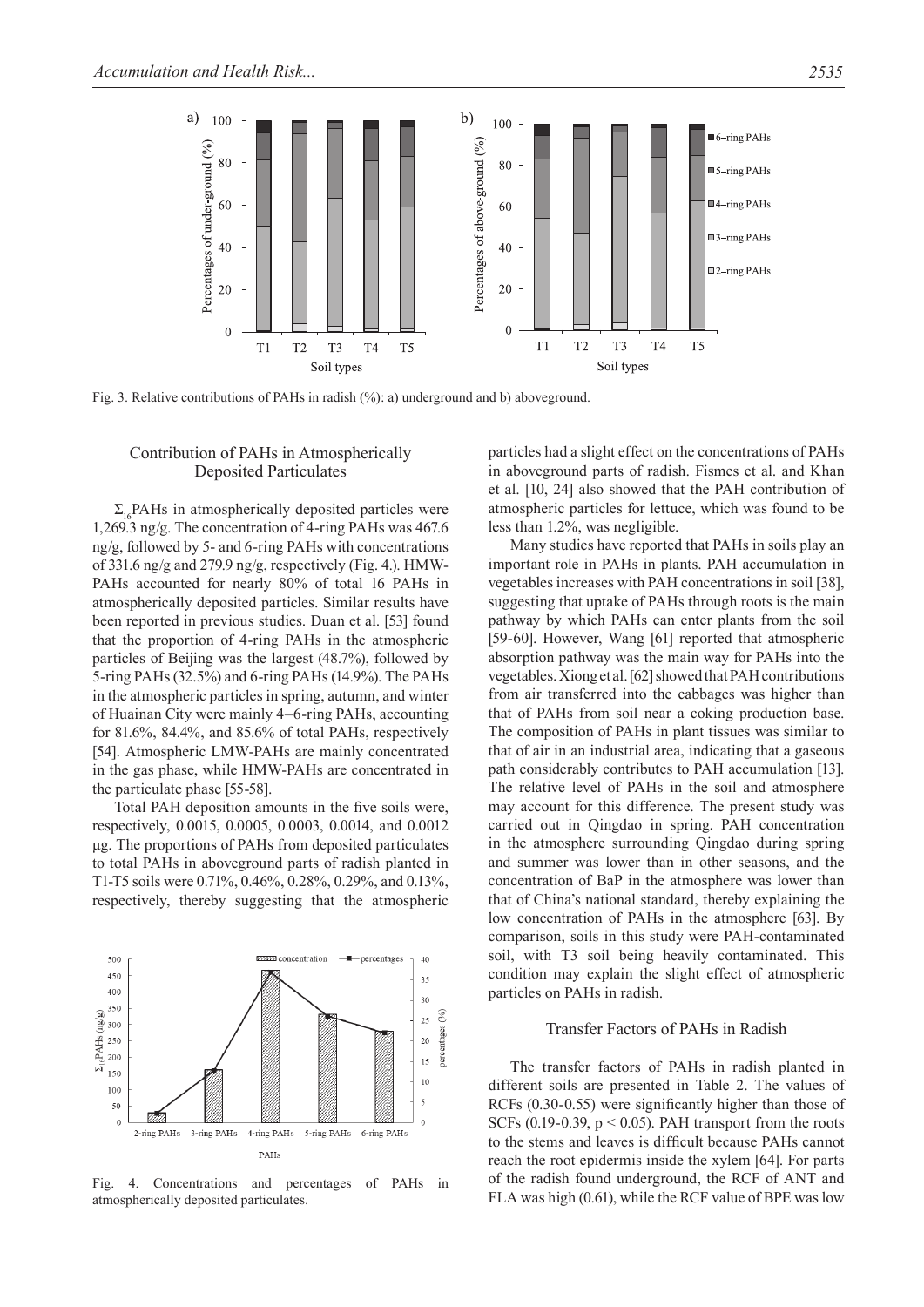| PAH <sub>s</sub> |      | <b>RCFs</b> | <b>BCFs</b> |      |  |
|------------------|------|-------------|-------------|------|--|
|                  | Mean | S.D.        | Mean        | S.D. |  |
| $2$ -ring        | 0.45 | 0.23        | 0.37        | 0.18 |  |
| $3 - ring$       | 0.54 | 0.13        | 0.37        | 0.10 |  |
| 4-ring           | 0.55 | 0.06        | 0.39        | 0.06 |  |
| $5 - ring$       | 0.37 | 0.07        | 0.22        | 0.06 |  |
| 6-ring           | 0.30 | 0.05        | 0.19        | 0.08 |  |

Table 2. Transfer factors of PAHs in radish planted in different soils.

at 0.28. For parts of radish aboveground, the BCF of FLA was the highest (0.49). The values of RCFs and BCFs with 2–4 ring PAHs were significantly higher than 5–6-ring PAHs  $(p<0.05)$  due to their considerable vapor pressure, water solubility, and bioavailability. In comparison, the 5–6-ring PAHs were preferentially associated with organic matter in soil and were strongly associated with black carbon [46-48], which means that incorporating 5–6-ring PAHs into plant cells is difficult [65]. The availability and uptake rate of 5–6-ring PAHs decreases, resulting in low RCFs and BCFs [10, 24, 49].

# Health Risk Assessment

Table 3 shows the  $TEQ_{BaP}$  of PAHs in the edible parts of radish planted in five soils.  $TEQ_{Bap}$  in radish ranged from

12,102.2 ng/kg to 46,621.6 ng/kg. PAH concentrations in T3 soil were the highest, but the BaP concentrations in radish of T4 and T5 soils were significantly higher than in T3 soils, and the BkF, BbF, and DBA concentrations in radish of T5 soil were significantly higher than those in other soils (p<0.05). The TEQ<sub>BaP</sub> in radish planted in T4 (34727.6 ng/kg) and T5 (46621.6 ng/kg) soils was significantly higher than in other soils ( $p<0.05$ ).

In this study, the ILCR of PAHs in the edible parts of radish planted in T1–T5 soils for children, adolescents, and seniors was lower than  $1.0 \times 10^{-6}$ . The ILCR of PAHs for adults in radish planted in T1–T5 soils were  $7.8 \times 10^{-7}$ ,  $8.0 \times 10^{-7}$ ,  $1.1 \times 10^{-6}$ ,  $2.2 \times 10^{-6}$ , and  $3.0 \times 10^{-6}$ , respectively (Table 4). The ILCR values of acceptable risk level is at  $1.0 \times 10^{-6}$ . If the ILCR value is lower than  $1.0 \times 10^{-6}$ , then no risk exists. An ILCR value between  $1.0 \times 10^{-6}$  and  $1.0 \times 10^{-4}$  denotes potential risk, and ILCR values higher than  $1.0 \times 10^{-4}$  are markers of serious carcinogenic risk [26, 29, 66]. No carcinogenic risks through the ingestion of radish planted in T1–T5 soils exist for children, adolescents, and seniors, whereas carcinogenic risks through ingestion of radish planted in T3, T4, and T5 soils were present for adults.

Different sources of pollution in different regions indicate that PAHs in the study area had different exposures compared to those of other studies. Compared with the food exposure risk in other areas, ILCR for PAH dietary exposure through spinach, radish, cowpea, bottle gourd, bitter gourd, and ridge gourd investigated in Delhi was  $3.4 \times 10^{-6}$ , and the ILCR values for adults were

|                             | <b>TEFs</b>  | T1       | T <sub>2</sub> | T <sub>3</sub> | <b>T4</b> | T <sub>5</sub> |
|-----------------------------|--------------|----------|----------------|----------------|-----------|----------------|
| <b>NAP</b>                  | 0.001        | 0.3      | 14.6           | 25.2           | 5.3       | 6.1            |
| ACY                         | 0.001        | 20.2     | 87.8           | 17.3           | 45.2      | 92.3           |
| $\mathbf{ACE}$              | 0.001        | 24.9     | 18.4           | 84.0           | 41.4      | 48.2           |
| FLU                         | 0.001        | 16.6     | 27.7           | 103.4          | 19.6      | 38.4           |
| PHE                         | 0.001        | 15.7     | 11.6           | 291.5          | 17.3      | 25.1           |
| <b>ANT</b>                  | 0.01         | 200.0    | 29.9           | 991.5          | 589.0     | 768.4          |
| FLA                         | 0.001        | 18.4     | 71.0           | 93.9           | 16.5      | 29.9           |
| <b>PYR</b>                  | 0.001        | 30.8     | 59.1           | 76.5           | 26.6      | 29.0           |
| BaA                         | 0.1          | 74.0     | 3,924.8        | 2,720.6        | 2,695.8   | 2,618.3        |
| <b>CHR</b>                  | $0.01\,$     | 117.0    | 264.8          | 1,262.5        | 292.5     | 304.7          |
| BbF                         | 0.1          | 1,152.0  | 1,167.3        | 1,335.0        | 1,693.5   | 1,948.7        |
| <b>BkF</b>                  | 0.1          | 420.0    | 194.6          | 834.9          | 842.8     | 1,048.9        |
| BaP                         | $\mathbf{1}$ | 7,620.0  | 6,050.1        | 8,028.4        | 25,970.0  | 36,720.0       |
| DBA                         | $\mathbf{1}$ | 1,720.0  | 242.4          | 335.6          | 1,828.4   | 2,133.1        |
| <b>BPE</b>                  | 0.01         | 56.3     | 24.3           | 36.2           | 83.2      | 62.5           |
| <b>IPY</b>                  | $0.1\,$      | 616.0    | 165.2          | 457.1          | 560.5     | 747.9          |
| $\ensuremath{\mathrm{SUM}}$ |              | 12,102.2 | 12,353.6       | 16,693.5       | 34,727.6  | 46,621.6       |

Table 3. TEQ<sub>BaP</sub> (ng/kg) in the edible parts of radish planted in five soils.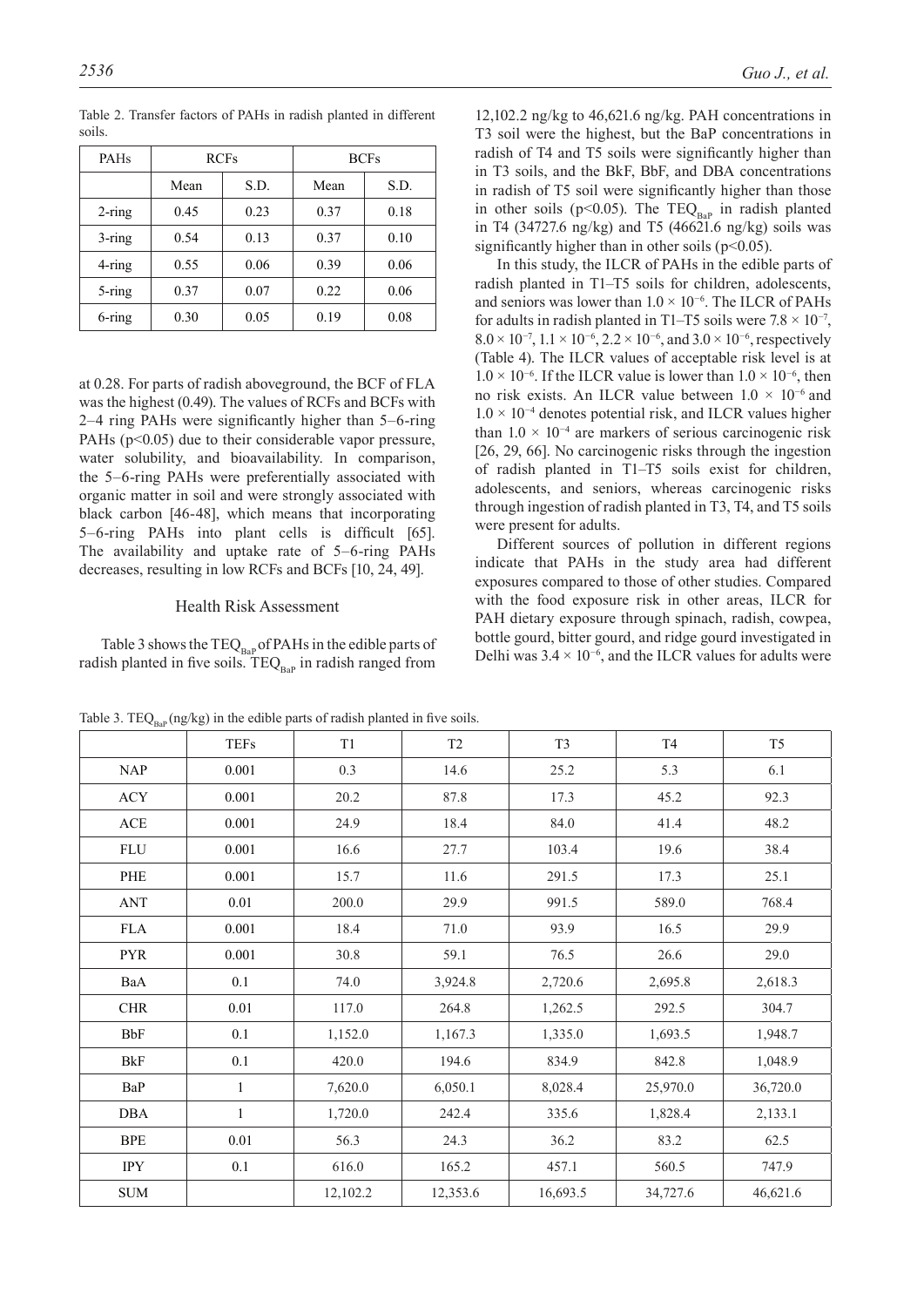|             | T1                   | T2                   | T <sub>3</sub>       | T <sub>4</sub>       | T <sub>5</sub>       |
|-------------|----------------------|----------------------|----------------------|----------------------|----------------------|
| Children    | $1.3 \times 10^{-7}$ | $1.4 \times 10^{-7}$ | $1.8 \times 10^{-7}$ | $3.8 \times 10^{-7}$ | $5.1 \times 10^{-7}$ |
| Adolescents | $1.1 \times 10^{-7}$ | $1.1 \times 10^{-7}$ | $1.5 \times 10^{-7}$ | $3.2 \times 10^{-7}$ | $4.2 \times 10^{-7}$ |
| Adults      | $7.8 \times 10^{-7}$ | $8.0 \times 10^{-7}$ | $1.1 \times 10^{-6}$ | $2.2 \times 10^{-6}$ | $3.0 \times 10^{-6}$ |
| Seniors     | $1.8 \times 10^{-7}$ | $1.8 \times 10^{-7}$ | $2.4 \times 10^{-7}$ | $5.0 \times 10^{-7}$ | $6.8 \times 10^{-7}$ |

Table 4. ILCR values of PAHs for different age groups in radish planted in five soils.

 $4.0 \times 10^{-5}$ ,  $4.1 \times 10^{-5}$ , and  $7.1 \times 10^{-6}$  in Taiyuan, Lanzhou, and Linfen, respectively. These values suggest potential carcinogenic risks [26, 51, 67-68]. The preceding cities mentioned have high energy consumption and are heavily contaminated. The ILCR values of PAH dietary vegetable exposure for adults in other areas were higher than in T1 and T2 soils and close to the ILCR values in T3, T4, and T5 soils. Hence, more attention should be provided to the health risks of the vegetables growing in diesel-contaminated soils and heavily contaminated cities.

### **Conclusions**

 PAH concentration in radish was lower than in the soils. PAH concentration in parts of radish underground and aboveground had a significantly positive correlation with PAH concentration in soil. The composition of PAHs in the radish and soil were similar. The 2–4-ring PAHs were the predominant PAH compounds in radish. Buried parts of radish had higher PAH concentrations than parts aboveground in the same soil, and the RCF values of PAHs in radish were larger than BCF values. These results suggest that the root was key to the entry of PAH from the soil to the plant. Atmospherically deposited particles had a slight effect on PAH concentration in aboveground parts of radish. The total  $TEQ_{Bap}$  in radish grown in dieselcontaminated soils was higher than in other types of soils. Therefore, no carcinogenic risks to children, adolescents, and seniors exist through the ingestion of radish planted in T1–T5 soils, while carcinogenic risks were present for adults through the ingestion of radish planted in T3, T4, and T5 soils.

#### **Acknowledgements**

This study was supported by the Special Fund for Agroscientific Research in the Public Interest (201503107) and the Shandong Provincial Natural Science Foundation (ZR2017MC068).

#### **References**

1. Huang Y., Wei J., Song J., CHEN M., LUO Y. Determination of low levels of polycyclic aromatic hydrocarbons in soil by high performance liquid

chromatography with tandem fluorescence and diode-array detectors. Chemosphere. **92** (8), 1010, **2013**.

- 2. Man Y.B., Kang Y., Wang H.S., Lau W., Li H., Sun X.L., Giesy J.P., Chow K.L., WONG M.H. Cancer risk assessments of Hong Kong soils contaminated by polycyclic aromatic hydrocarbons. Journal of Hazardous Materials. **261** (13), 770, **2013**.
- 3. Agarwal T., Khillare P.S., Shridhar V., RAY S. Pattern, sources and toxic potential of PAHs in the agricultural soils of Delhi, India. Journal of Hazardous Materials. **163** (2), 1033, **2009**.
- 4. Wei Y.L., Bao L.J., Wu C.C., HE Z.C., ZENG E.Y. Association of soil polycyclic aromatic hydrocarbon levels and anthropogenic impacts in a rapidly urbanizing region: spatial distribution, soil-air exchange and ecological risk. Science of the Total Environment. **474** (3), 676, **2014**.
- 5. Fu S., Cheng H.X., Liu Y.H., Xia X.J., Xu X.B. Composition, distribution, and characterization of polycyclic aromatic hydrocarbons in soil in Linfen, China. Bulletin of Environmental Contamination & Toxicology. **82** (2), 167, **2009**.
- 6. Yang W., Lang Y., Li G. Cancer risk of polycyclic aromatic hydrocarbons (PAHs) in the soils from Jiaozhou Bay wetland. Chemosphere. **112**, 289, **2014**.
- 7. Zhang J., Yang J.C., Wang R.Q., Hou H., Du X.M., FAN S.K., LIU J.S., DAI J.L. Effects of pollution sources and soil properties on distribution of polycyclic aromatic hydrocarbons and risk assessment. Science of the Total Environment. **463-464** (5), 1, **2013**.
- 8. Cai Q.Y., Mo C.H., Li Y.H., ZENG Q.Y., KATSOTIANNIS A., WU Q.T., FÉRARD J.F. Occurrence and assessment of polycyclic aromatic hydrocarbons in soils from vegetable fields of the Pearl River Delta, South China. Chemosphere. **68** (1), 159, **2007**.
- 9. Zhang Y., Zhu Y.G., Houot S., Qiao M., Nunan N., GARNIER P. Remediation of polycyclic aromatic hydrocarbon (PAH) contaminated soil through composting with fresh organic wastes. Environmental Science & Pollution Research International. **18** (9), 1574, **2011**.
- 10. Fismes J., Perrin G.C., Empereur B.P., MOREL J.L. Soil-to-root transfer and translocation of polycyclic aromatic hydrocarbons by vegetables grown on industrial contaminated soils. Journal of Environmental Quality. **31** (5), 1649, **2002**.
- 11. YANG Q.Q., LU S.K., WANG H.J., LI J.F, SHEN Y., ZHAN X.H. Interaction of uptake and acropetal translocation between phenanthrene and phosphate in wheat roots. Asian Journal of Ecotoxicology. **11** (3), 219, **2016**.
- 12. WAN K., JIANG M., YANG G.Y., ZHANG T.B., GAO Y.X., WAN H.F. Distribution Characteristics of PAHs in vegetables of typical city in pearl eiver delta. Soils. **41** (4), 583, **2009**.
- 13. Kipopoulou A.M., Manoli E., Samara C. Bioconcentration of polycyclic aromatic hydrocarbons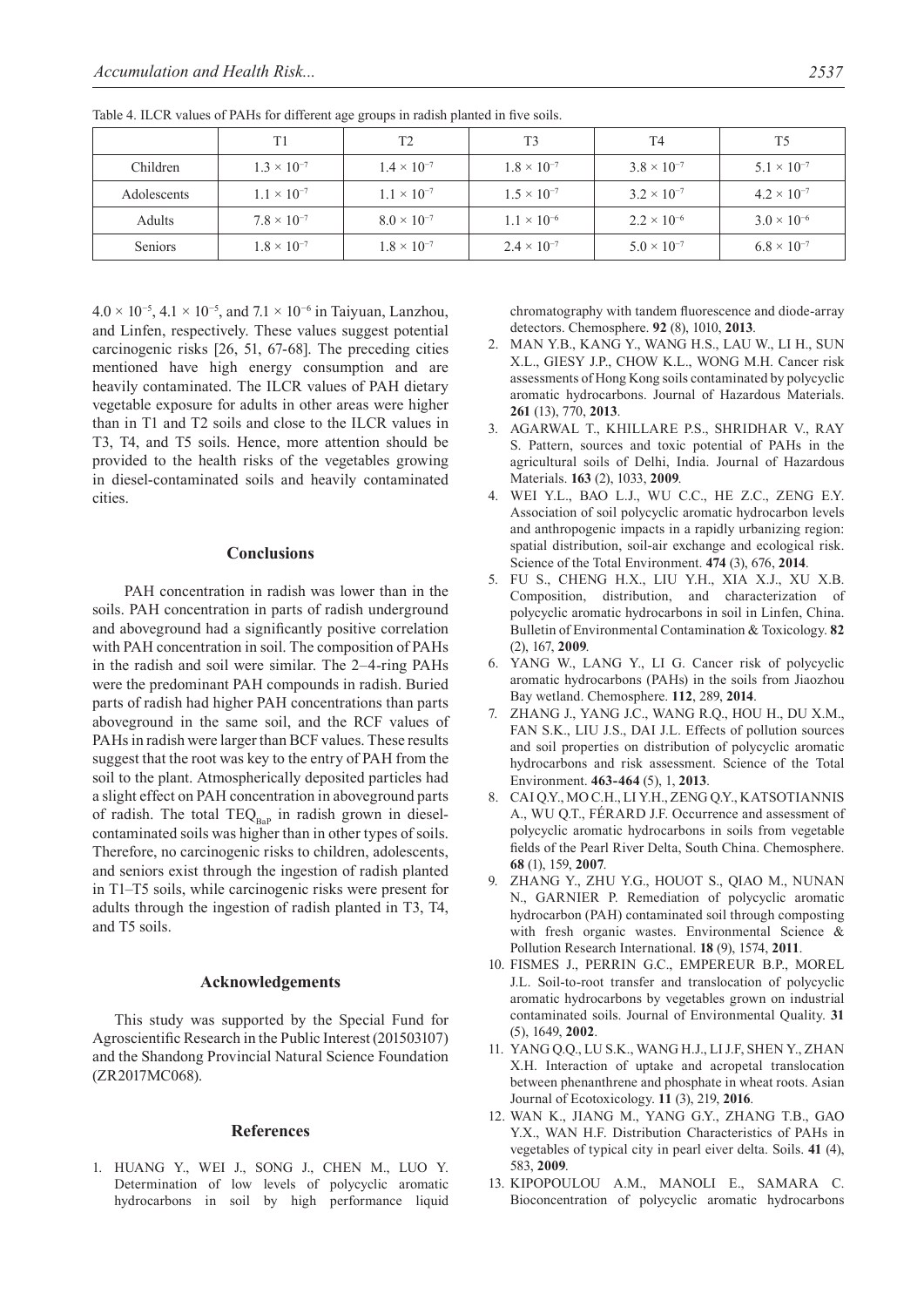in vegetables grown in an industrial area. Environmental Pollution. **106** (3), 369, **1999**.

- 14. Martorell I., Perelló G., Martícid R., LOBET J.M., CASTELL V., Domingo J.L. Human exposure to arsenic, cadmium, mercury, and lead from foods in Catalonia, Spain: temporal trend. Biological Trace Element Research. **42** (3), 309, **2011**.
- 15. Martí C.R., Llobet J.M., Castell V., DOMINGO J.L. Evolution of the dietary exposure to polycyclic aromatic hydrocarbons in Catalonia, Spain. Food & Chemical Toxicology. **46** (9), 3163, **2008**.
- 16. Ferré H.N., Martí C.R., Schuhmacher M., DOMINGO J.L. Risk Assessment of Metals from Consuming Vegetables, Fruits and Rice Grown on Soils Irrigated with Waters of the Ebro River in Catalonia, Spain. Biological Trace Element Research. **123** (3), 66, **2008**.
- 17. INAM E., IBANGA F., ESSIEN J. Bioaccumulation and cancer risk of polycyclic aromatic hydrocarbons in leafy vegetables grown in soils within automobile repair complex and environ in Uyo, Nigeria. Environmental Monitoring & Assessment. **188** (12), 681, **2016**.
- 18. Wang H.C., Lin L.L., Min L., CHEN W.F., YIN W., ZHOU J. Growth effects and accumulations of polycyclic aromatic hydrocarbons (PAHs) in rape. Chinese Journal of Plant Ecology. **37** (12), 1123, **2013**.
- 19. Waqas M., Khan S., Chao C., SHAMSHAD I., QAMAR Z., KHAN K. Quantification of PAHs and health risk via ingestion of vegetable in Khyber Pakhtunkhwa Province, Pakistan. Science of the Total Environment. **497**, 448, **2014**.
- 20. WANG J., LIU J., LING W., HUANG Q., GAO Y. Composite of PAH-degrading endophytic bacteria reduces contamination and health risks caused by PAHs in vegetables. Science of the Total Environment. **598**, 471, **2017**.
- 21. Jin X.P., Jia J.P., BI C.j., WANG X.P., GUO X.,CHEN Z.L., QIU X.L. Concentrations and Health Risk Assessment of Polycyclic Aromatic Hydrocarbons(PAHs) in Soils and Vegetables influenced by Facility Cultivation. Environmental Science. **2017**.
- 22. LIN W., WANG G.Y., LIU F.Y. Effect of sulfur and aromatic content on diesel quality and environment. Petroleum Products Application Research. **22** (6), 14, **2004**.
- 23. Shamsijazeyi H., Verduzco R., Hirasaki G.J. Reducing adsorption of anionic surfactant for enhanced oil recovery: Part II. Applied aspects. Colloids & Surfaces A Physicochemical & Engineering Aspects. **453** (1), 168, **2014**.
- 24. Khan S., Ai J.L., Zhang S., HU Q., ZHU Y.G. Accumulation of polycyclic aromatic hydrocarbons and heavy metals in lettuce grown in the soils contaminated with long-term wastewater irrigation. Journal of Hazardous Materials. **152**, 506, **2008**.
- 25. NISBET I.C., LAGOY P.K. Toxic equivalency factors (TEFs) for polycyclic aromatic hydrocarbons (PAHs). Regulatory Toxicology & Pharmacology. **16** (3), 290, **1992**.
- 26. Xia Z.H., Duan X.L., Qiu W.X., LIU D., WANG B., TAO S. Health risk assessment on dietary exposure to polycyclic aromatic hydrocarbons (PAHs) in Taiyuan, China. Science of the Total Environment. **408** (22), 5331, **2010**.
- 27. Ma G., Zhao L. Monitoring Report on Nutrition and Health Status of Chinese Residents. **2014**.
- 28. Ni h.G., Guo J.Y. Parent and halogenated polycyclic aromatic hydrocarbons in seafood from South China and implications for human exposure. Journal of Agricultural & Food Chemistry. **61** (8), 2013, **2013**.
- 29. Zhao Z., Zhang L., Cai Y., CHEN Y. Distribution of polycyclic aromatic hydrocarbon (PAH) residues in several tissues of edible fishes from the largest freshwater lake in China, Poyang Lake, and associated human health risk assessment. Ecotoxicology & Environmental Safety. **104** (2), 323, **2014**.
- 30. Xu Y., Zhang W., Yang R., ZOU C., ZHAO Z. Infant mortality and life expectancy in China. Medical Science Monitor International Medical Journal of Experimental & Clinical Research. **20** (3), 379, **2013**.
- 31. Maliszewska K.B. Polycyclic aromatic hydrocarbons in agricultural soils in Poland: preliminary proposals for criteria to evaluate the level of soil contamination. Appl. Geochem. **11** (1-2), 121, **1996**.
- 32. PAN F., Geng Q.J., Chu H.J., WANG L.L. Analysis of polycyclic aromatic hydrocarbons in petroleum contaminated soils and its ecological risk assessment. Journal of Ecology & Rural Environment. **27** (5), 42, **2011**.
- 33. YUAN J.P., WANG X.L., ZHOU J.B., CHEN X.F., ZHAO R.S., CHENG C. Distribution, source and risk analysis of polycyclic aromatic hydrocarbons in top-soil from Jinan City. Environmental Chemistry. **1**, 166, **2015**.
- 34. QI J.c., ZHANG C.D., QIAO J., GUO T., ZHANG Q.M., CHEN W. Bioremediation of Petroleum-Contaminated Soil by Mixed Microbes and Organic Fertilizer. Journal of Agro - Environment Science. **29** (1), 66, **2010**.
- 35. Chen Z.X., Ni H.G., Jing X., Chang W.J., Sun J.L., ZENG H. Plant uptake, translocation, and return of polycyclic aromatic hydrocarbons via fine root branch orders in a subtropical forest ecosystem. Chemosphere. **131**, 192, **2015**.
- 36. SHEN Y.Y., TENG Y., LUO Y.M., SUN M.M., FU D.Q., SHEN X.F., LI Z.G. Remediation efficiency of several legumes and grasses in PAH-contaminated soils. Soils. **43**  (2), 253, **2011**.
- 37. Wang Y., Wang S.R., Luo C.L., Xu Y., Pan S.H., Li J., Ming L.L., Zhang G., Li X.D. Influence of rice growth on the fate of polycyclic aromatic hydrocarbons in a subtropical paddy field: A life cycle study. Chemosphere. **119** (1), 1233, **2015**.
- 38. Cao Q.M., Wang H., Zhang Y.B., LIU Z.W., ZHANG G.Y., ZHAO C.M. Characters of uptake and accumulation of polycyclic aromatic hydrocarbons (PAHs) in pakchoi cabbage in tropical latosol. Ecology and Environmental Sciences. **23** (9), 1478, **2014**.
- 39. Yin C.Q., Jiang X., Yang X.L., WANG C.Y., BIAN Y.R., WANG F. Characters of soil-vegetable transfer and accumulation of polycyclic aromatic hydrocarbons. Environmental Science. **29** (11), 3240, **2008**.
- 40. SHEN F., ZHU L.Z. Concentration and distribution of PAHs in vegetables grown near an iron and steel industrial area. Environmental Science. **28** (3), 669, **2007**.
- 41. Zhang T., Wan H.., Yang G., GAO Y., luo w. Distribution of polycyclic aromatic hydrocarbons in agricultural soil and vegetables of Foshan City in the Pearl River Delta. Acta Scientiae Circumstantiae. **28** (11), 2375, **2008**.
- 42. YU W., KUANG S., ZHAO L. Uptake, accumulation and translocation of polycyclic aromatic hydrocarbons by winter wheat cultured on oily sludge-amended soil. Chinese Journal of Geochemistry. **32** (3), 295, **2013**.
- 43. Navarroortega A., Ratola N., Hildebrandt A., ALVES A., LACORTE S., BARCELO D. Environmental distribution of PAHs in pine needles, soils, and sediments. Environmental Science & Pollution Research International. **19** (3), 677, **2012**.